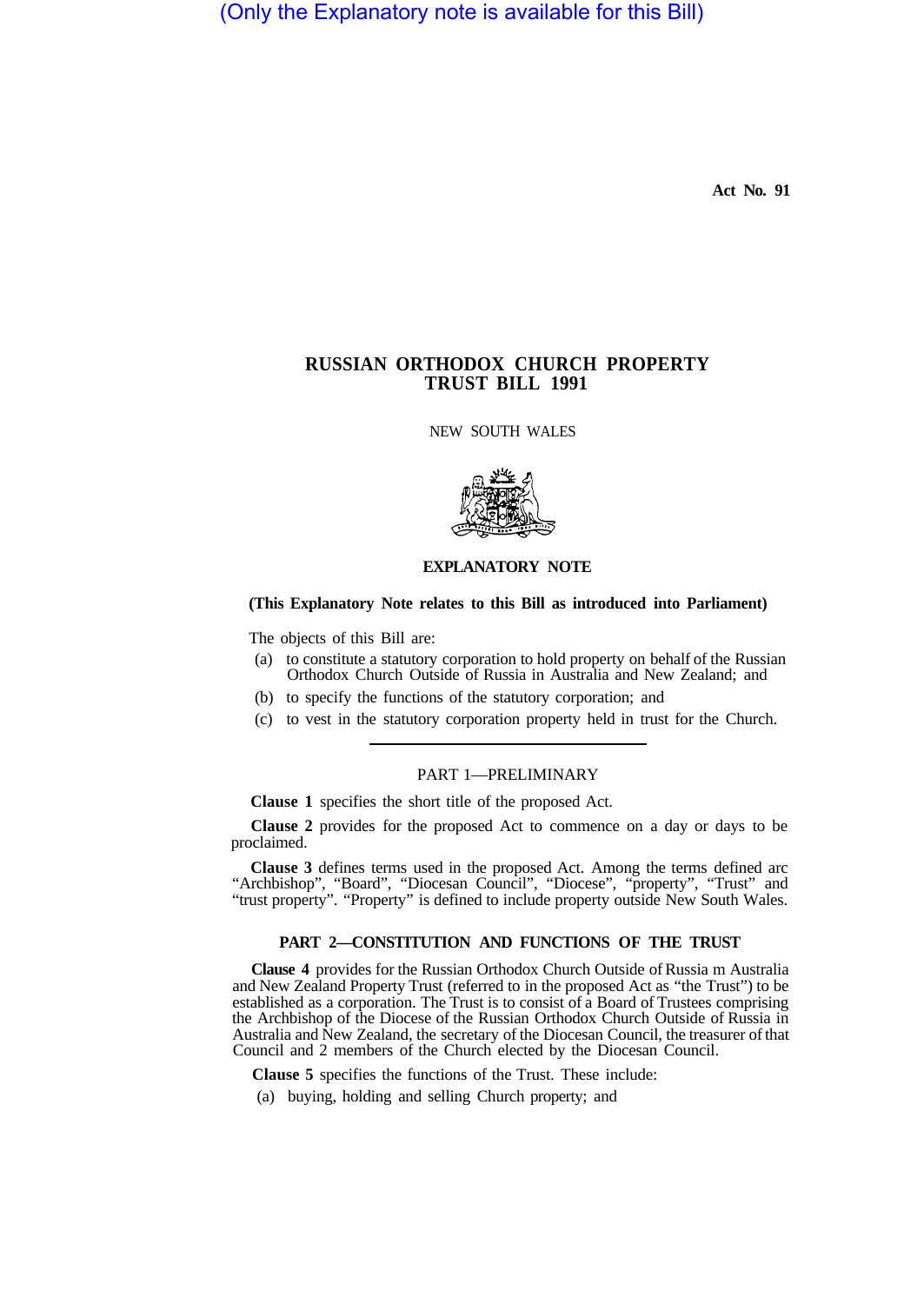(b) acquiring property by gift or by devise or bequest; and

(c) borrowing money for Church purposes.

**Clause 6** will enable the Trust to make by-laws for certain purposes Those purposes include the procedure by which the Board of Trustees is to conduct the business of the Trust.

**Clause 7** will empower the Trust to delegate its functions to a member of the Board of Trustees or to any other person or body prescribed by the by-laws.

**Clause 8** will enable the Trust to hold property alone or jointly.

**Clause 9** provides for the investment of funds by the Trust and, in particular, will enable the Trust to invest, as one fund, money held for different purposes.

**Clause 10** will empower the Trust to make advances from its trust funds and specifies how such advances may be made.

**Clause 11** will enable the Trust to make arrangements with a church of another denomination concerning the use of trust property.

**Clause 12** will enable the Trust to vary the terms of a trust if it has become impossible or inexpedient to carry out those terms.

**Clause 13** will enable the Trust to be the executor or administrator of an estate in which the Church has a beneficial interest. The clause will also enable the Trust to accept appointment as trustee of property held for the Church's benefit.

**Clause 14** will authorise the Trust to act on behalf of the Church in settling the compensation payable in the event that any trust property is compulsorily acquired.

#### **PART 3—VESTING OF PROPERTY IN THE TRUST**

**Clause 15** provides for the vesting in the Trust of property currently held in trust for the Church.

**Clause 16** provides for the vesting in the Trust of property given to, or receivable or recoverable by, the Church in the future.

## **PART 4—MISCELLANEOUS MATTERS**

**Clause 17** provides for the use and custody of the seal of the Trust.

**Clause 18** provides for the execution on behalf of the Trust of deeds and instruments required by law to be in writing and for the entering into of oral contracts on its behalf.

**Clause 19** will enable the Trust to appoint agents to execute documents on its behalf.

**Clause 20** will enable the Trust to certify that it holds property on trust for the Church.

**Clause 21** provides that, if a person obtains a receipt for money paid to the Trust, the person will not be liable if subsequently the money is lost or misapplied or is not applied.